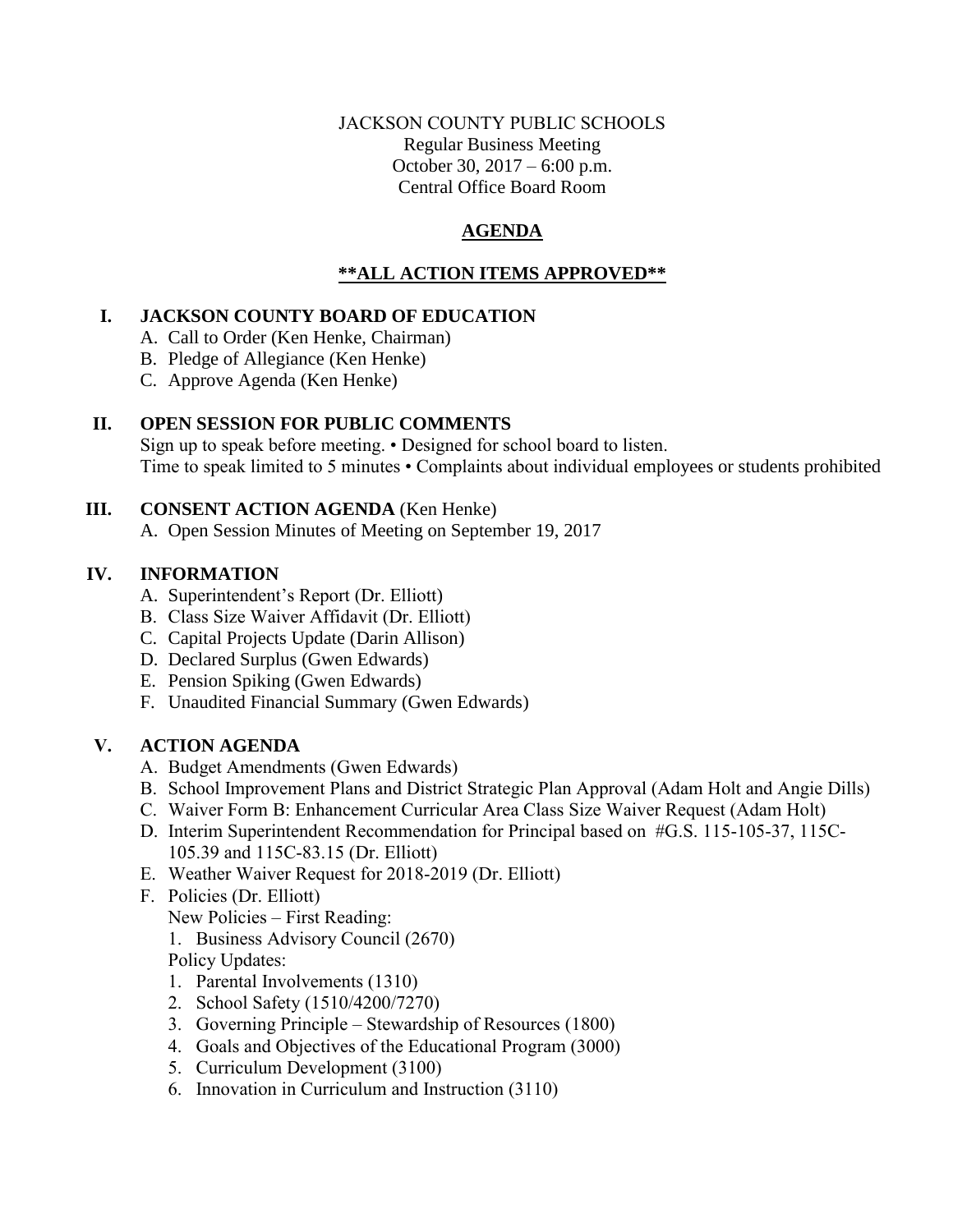- 7. Technology in the Educational Program (3220)
- 8. School Calendar and Time for Learning (3300)
- 9. Graduation Requirements (3460)
- 10. Citizenship and Character Education (3530)
- 11. Comprehensive Health Education Program (3540)
- 12. Assignment to Classes (4155)
- 13. Transportation Services/Vehicle Contracts (6340)
- 14. Contracts with the Board (6420)
- 15. Purchase of Services (6450)
- 16. Use of Equipment, Materials, and Supplies (6520)
- 17. Licensure (7130)
- 18. Drug Free and Alcohol Free Workplace (7240)
- 19. Evaluation of Licensed Employees (7810)
- G. Field Trips: (Dr. Elliott)
	- 1. Clemson University Smoky Mountain High School FCA, Grades 7-12, Clemson, SC, Dec. 9, 2017, TT 4046
	- 2. Lost Sea Adventure Fairview Elementary School, Grade 6, Sweetwater, TN, Nov. 9, 2017, TT 4087
	- 3. Space Camp Smokey Mountain Elementary School, Grade 6, Huntsville, AL, May 2, 2018 to May 4, 2018, TT 4039
	- 4. Dollywood Blue Ridge Early College, Grades 9-12, Pigeon Forge, TN, Dec. 1, 2017, TT 4128
- **VI. CLOSED SESSION – Pursuant to G.S. 143.318.11 for the following purposes: under subsection; (a) (1) to prevent the disclosure of privileged or confidential personnel information pursuant to G.S. 115C-319-321 and (a) (3) to discuss matters protected by the attorney-client privilege.**

## **VII. PERSONNEL ACTION AGENDA**

#### **Employee Recommendations:**

- 1. Agoo, Tia Substitute School Nutrition Assistant, Fairview Elementary School
- 2. Bell, Tasha Part-time Tutor, Smokey Mountain Elementary School
- 3. Bullock, Heather School Counselor, Cullowhee Valley Elementary School
- 4. Cope, Greg Carpenter, Maintenance Department Central Office
- 5. Debord, April Student Transportation Assistant, Smoky Mountain High School
- 6. Ensley, Roy Marching Band Instructor, Smoky Mountain High School
- 7. Hart, Noree Dudley Title One Tutor, Scotts Creek Elementary School
- 8. Green, George Electrician, Maintenance Department Central Office
- 9. Gunter, Shelbi Substitute School Nutrition Assistant, Cullowhee Valley Elementary School, Fairview Elementary School, Scotts Creek Elementary School, Smoky Mountain High School, Smokey Mountain Elementary School
- 10. Haigler, Melissa Student Transportation Assistant, Smoky Mountain High School
- 11. McCoy, William, Activity Bus Driver, School of Alternatives
- 12. Raymer, Kendall Marching Band Instructor, Smoky Mountain High School
- 13. Shook, Bridgett Substitute Bus Driver, Cullowhee Valley Elementary School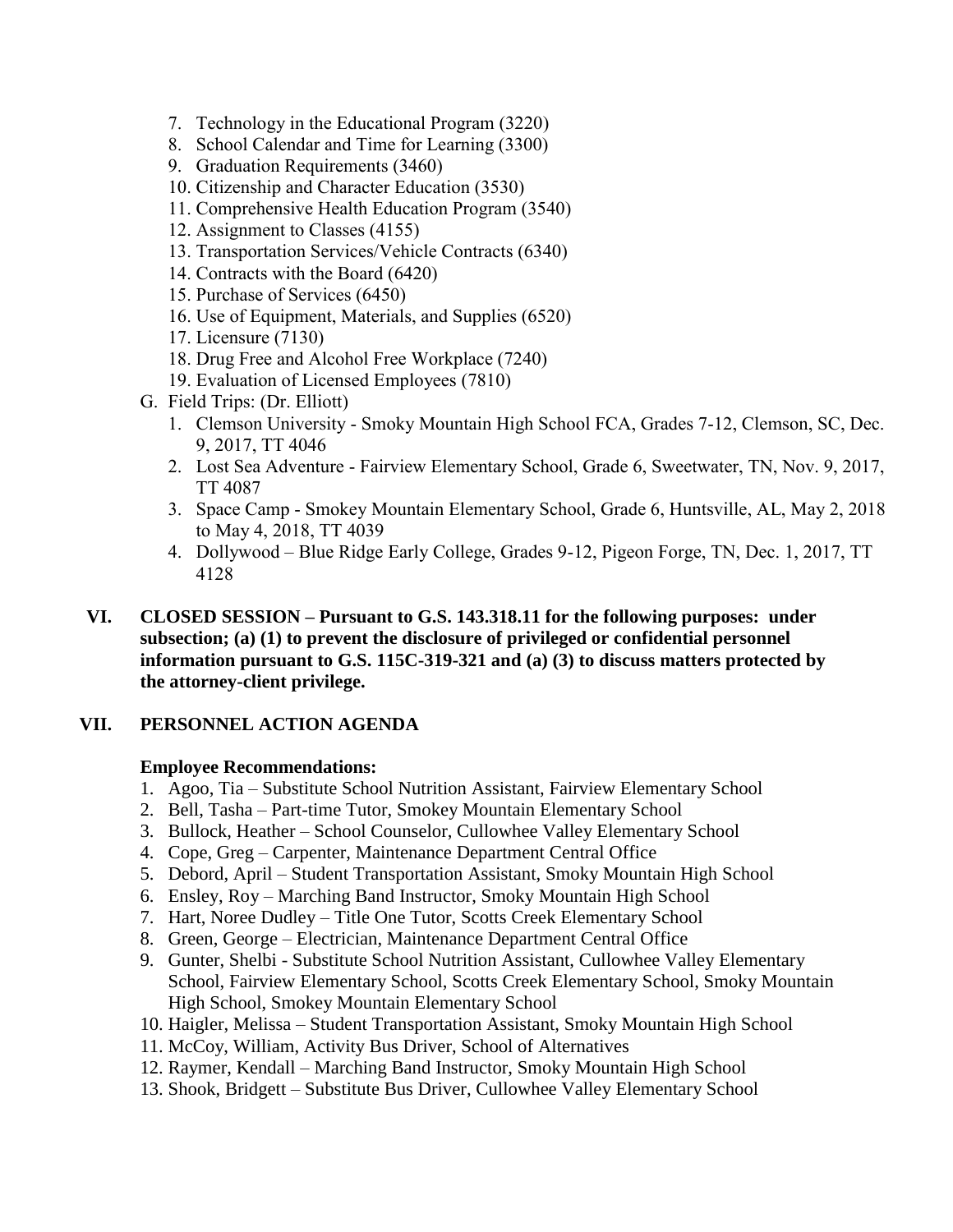- 14. Whisnant, Crystal After School Assistant, Scotts Creek Elementary School
- 15. Wilson, Erik Teacher, Fairview Elementary School

## **Employee Resignations**:

- 1. Agoo, Tia School Nutrition Assistant, Fairview Elementary School
- 2. Beveridge, Andrew Custodian and Bus Driver, Scotts Creek Elementary School
- 3. Bruegger, Jodi Teacher, Fairview Elementary School
- 4. Moore, Lauren School Nutrition Assistant, Fairview Elementary School
- 5. Quinlan, Megan Teacher, Smokey Mountain Elementary School
- 6. Sims, Barbara After School Assistant and Summer Day Camp Director, Fairview Elementary School
- 7. Wheatley, Leann Data Manager, Fairview Elementary School

## **Employee Retirements:**

- 1. Cook, Judy Teacher Assistant, Smokey Mountain Elementary School
- 2. Crawford, Wayne Custodian, Smoky Mountain High School
- 3. Painter, Allen School Psychologist, School of Alternatives

## **Special Requests – Leave of Absence:**

- 1. Bell, Stephanie Teacher, Smokey Mountain Elementary School
- 2. Krause, Roxanne EC Teacher, Scotts Creek Elementary School

#### **Staff, Non-Staff, and Returning Coach Recommendations:**

- 1. Addertion, Chandler Assistant Coach Men's Varsity Basketball, Smoky Mountain High School – Returning Staff
- 2. Ashe, Brandon Assistant Coach Basketball, Fairview Elementary School Returning Non-Staff
- 3. Batts, Staci Head Coach Cheer, Cullowhee Valley Elementary School Non-Staff
- 4. Bell, Tasha Head Coach Cheer, Smokey Mountain Elementary School Returning Non-Staff
- 5. Bishop, Kristian Head Coach Girls Basketball, Scotts Creek Elementary School Non-**Staff**
- 6. Brown, Erin Assistant Coach Cheer, Cullowhee Valley Elementary School Staff
- 7. Bumgarner, Mary Assistant Coach Cheer, Smokey Mountain Elementary School **Staff**
- 8. Burton, Heather Assistant Coach Girls Basketball, Cullowhee Valley Elementary School – Non-Staff
- 9. Cody, Stephen Jeremy Head Coach Basketball, Fairview Elementary School Returning Non-Staff
- 10. Davis, Cory Assistant Coach Basketball, Cullowhee Valley Elementary School Non-**Staff**
- 11. Davis, Janet Head Coach Cheer, Scotts Creek Elementary School Returning Staff
- 12. Ellenburg, Jeremy Head Coach Varsity Baseball, Smoky Mountain High School Returning Staff